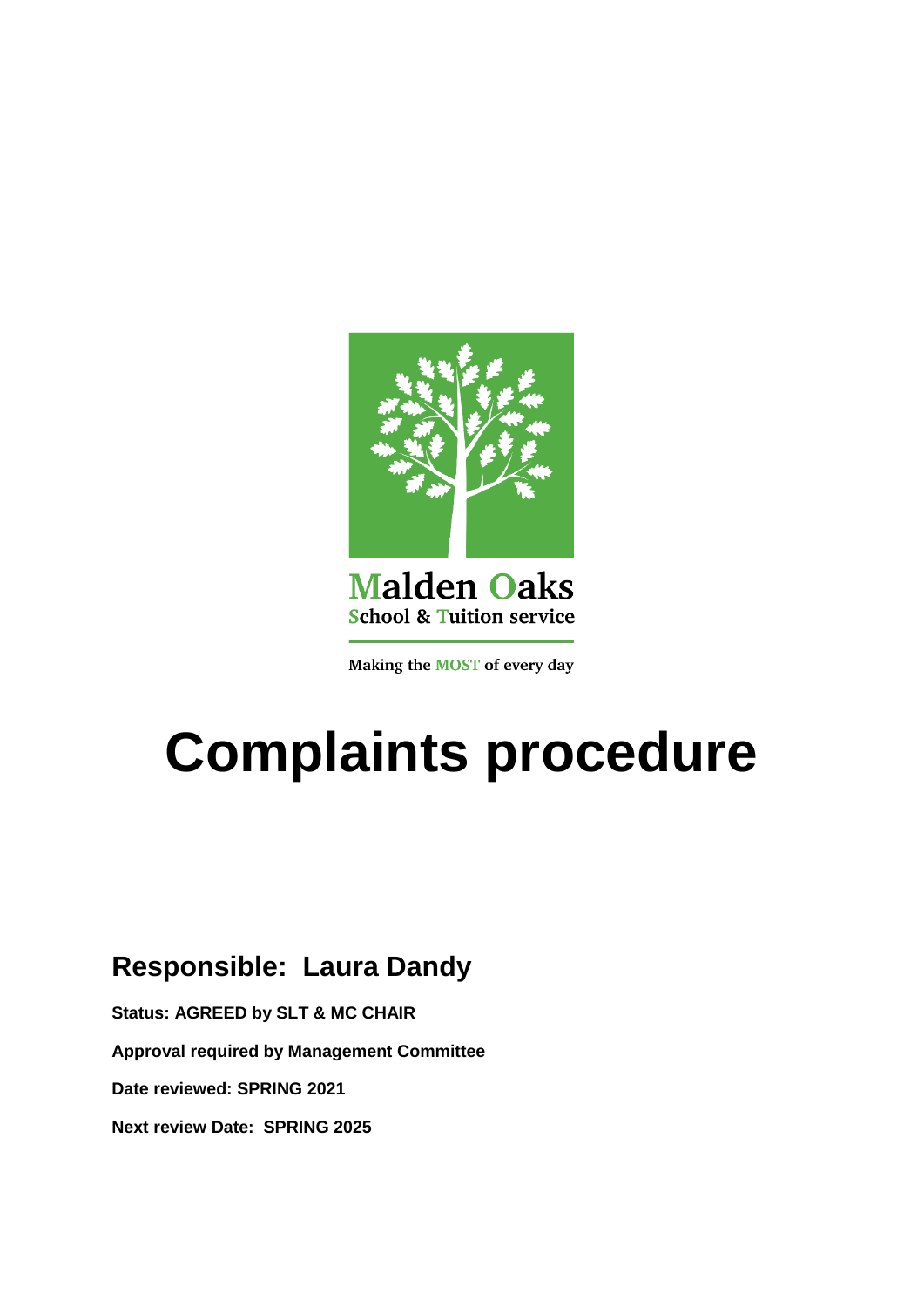## **Contents**

| 1. Aims                                                                                 |    |
|-----------------------------------------------------------------------------------------|----|
| 2. Legislation and guidance                                                             | 4  |
| 3. Definitions and scope                                                                | 4  |
| 4. Roles and responsibilities                                                           | 5  |
| 5. Principles for investigation                                                         | 5  |
| 6. Stages of complaint (not complaints against the headteacher or Management Committee) | 6  |
| 7. Complaints against the headteacher, the Management Committee or its Members          | 10 |
| 8. Referring complaints on completion of the school's procedure                         | 10 |
| 9. Persistent complaints                                                                | 11 |
| 10. Record keeping                                                                      | 13 |
| 11. Learning lessons                                                                    | 13 |
| 12. Monitoring arrangements                                                             | 13 |
| 13. Links with other policies                                                           | 14 |

## **1. Aims**

<span id="page-1-0"></span>Malden Oaks aims to meet its statutory obligations when responding to complaints from parents of students at the school, and others.

When responding to complaints, we aim to:

- Be impartial and non-adversarial
- Facilitate a full and fair investigation by an independent person (ie member of staff or of the Management Committee who has not been involved in the matter in question) or by a specially-convened panel (the Complaints Committee) , where necessary
- Address all the points at issue and provide an effective and prompt response
- Respect complainants' desire for confidentiality
- Treat complainants with respect and courtesy
- Ensure that any decisions we make are lawful, rational, reasonable, fair and proportionate, in line with the principles of administrative law
- Keep complainants informed of the progress of the complaints process
- Consider how the complaint can feed into school improvement evaluation processes

We try to resolve concerns or complaints by informal means wherever possible. Where this is not possible, formal procedures will be followed.

The school will aim to give the complainant the opportunity to complete the complaints procedure in full.

To support this, we will ensure we publicise the existence of this policy and make it available on the school website.

<span id="page-1-1"></span>Throughout the process, we will be sensitive to the needs of all parties involved, and make any reasonable adjustments needed to accommodate individuals.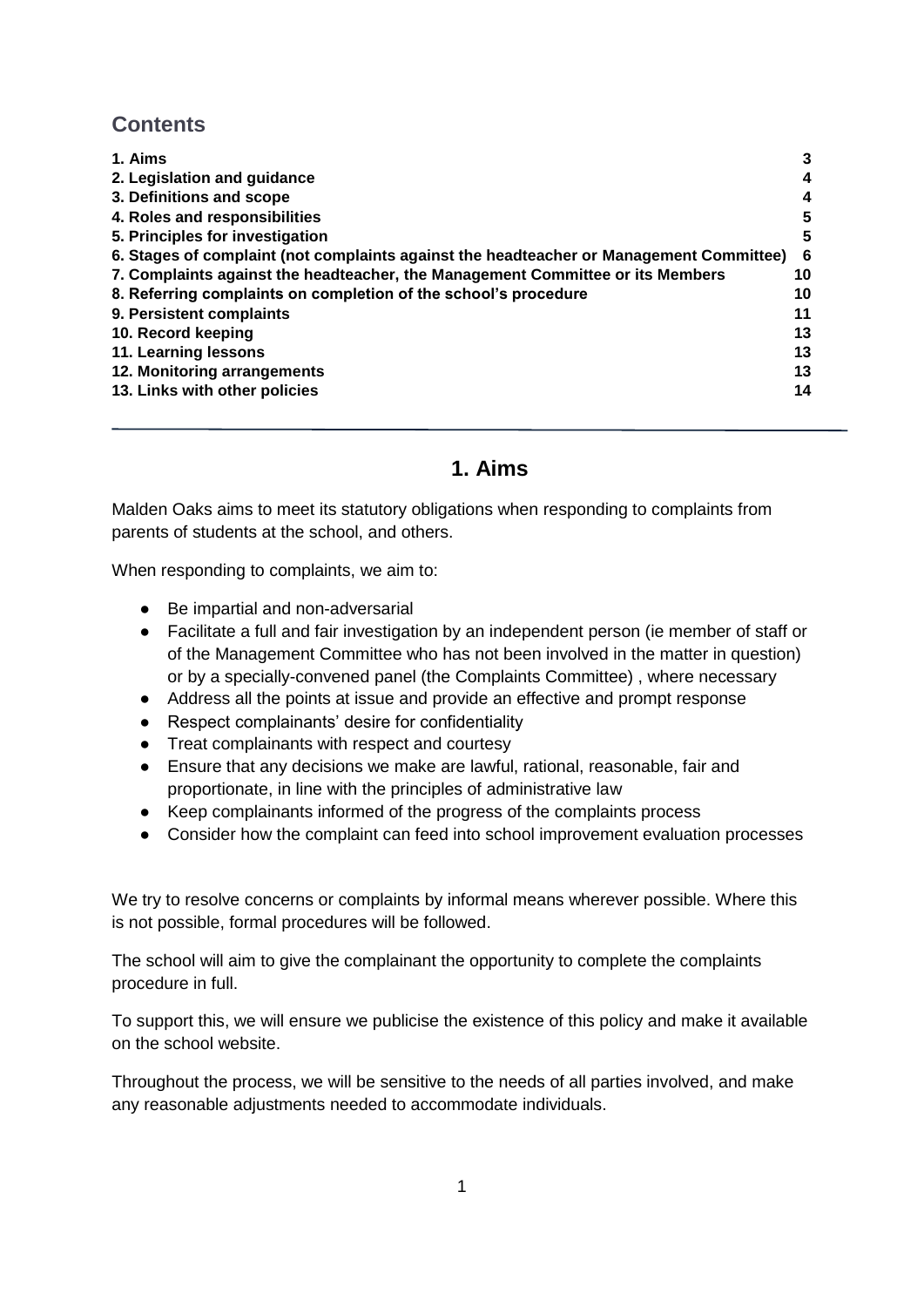## **2. Legislation and guidance**

This document meets the requirements of section 29 of the [Education Act 2002,](http://www.legislation.gov.uk/ukpga/2002/32/section/29) which states that schools must have and make available a procedure to deal with all complaints relating to their school and to any community facilities or services that the school provides.

It is also based on *guidance for schools on complaints procedures from the Department for* Education (DfE), including the model procedure, and model procedure for dealing with unreasonable complaints.

## **3. Definitions and scope**

#### <span id="page-2-0"></span>**3.1 Definitions**

The DfE guidance explains the difference between a concern and a complaint:

- A concern is defined as "an expression of worry or doubt over an issue considered to be important for which reassurances are sought"
- A complaint is defined as "an expression of dissatisfaction however made, about actions taken or a lack of action"

#### **3.2 Scope**

The school intends to resolve complaints informally where possible, at the earliest possible stage.

There may be occasions when complainants would like to raise their concerns formally. This policy outlines the procedure relating to handling such complaints.

This policy does **not** cover complaints procedures relating to:

- Admissions
- Statutory assessments of special educational needs (SEN)
- Safeguarding matters
- Exclusion
- Whistle-blowing
- Staff grievances
- Staff discipline

Please see our separate policies for procedures relating to these types of complaint.

Arrangements for handling complaints from parents of children with special educational needs (SEN) about the school's support are within the scope of this policy. Such complaints should first be made to our SENCo; they will then be referred to this complaints policy. Our [Special Educational Needs report](https://docs.google.com/document/d/194yK5LXmwOSMiITqG9QHcZ2gltJjkY7J?rtpof=true&authuser=stmatt%40maldenoaks.rbksch.org&usp=drive_fs) includes information about the rights of parents of students with disabilities who believe that our school has discriminated against their child.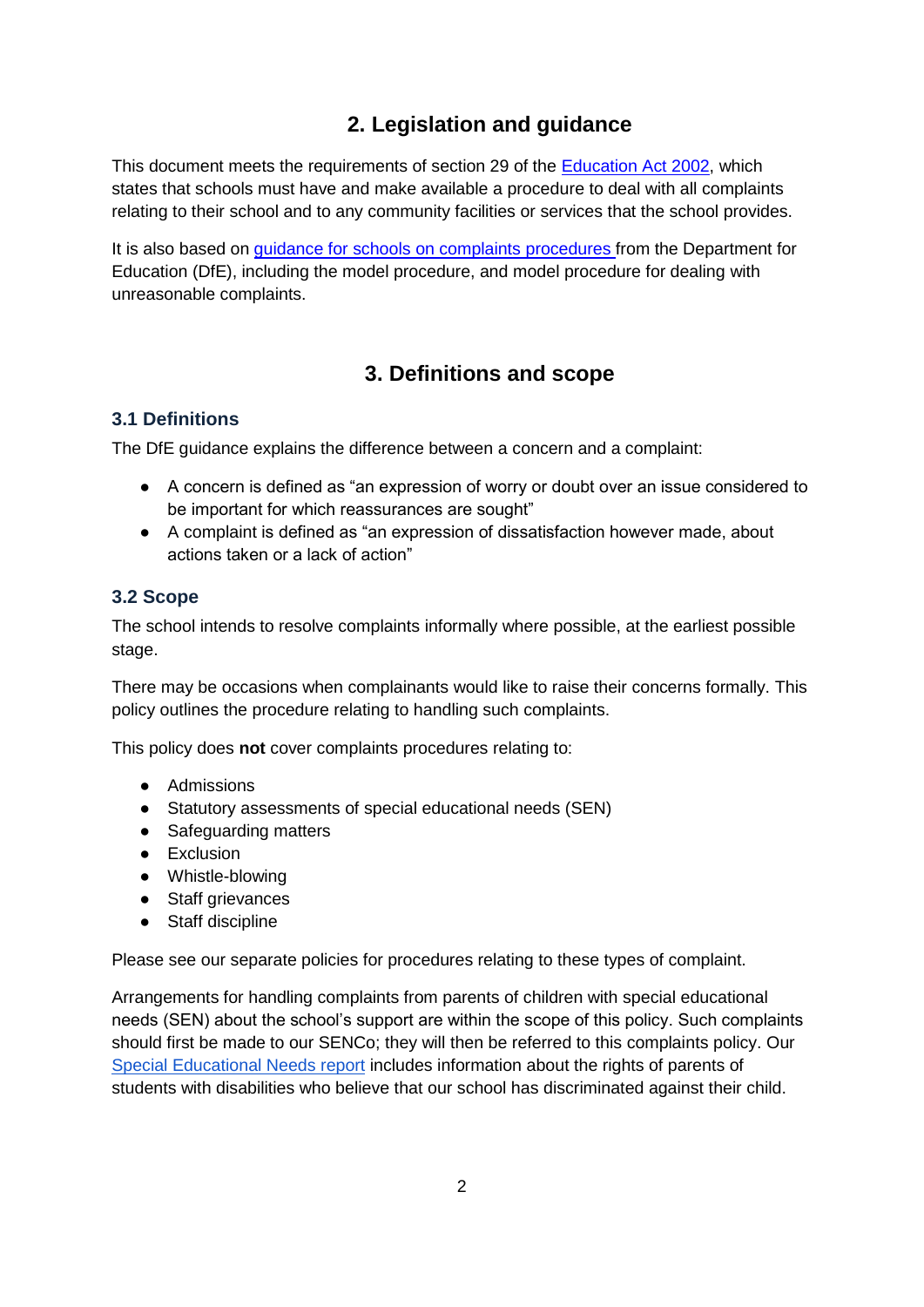## **4. Roles and responsibilities**

#### <span id="page-3-0"></span>**4.1 The complainant**

The complainant will get a more effective and timely response to their complaint if they:

- Follow these procedures
- Cooperate with the school throughout the process, and respond to deadlines and communication promptly
- Ask for assistance as needed
- Treat all those involved with respect
- Not publish details about the complaint on social media

#### **4.2 The investigator**

An individual will be appointed to look into the complaint, and establish the facts. They will:

- Interview all relevant parties, keeping notes
- Consider records and any written evidence and keep these securely
- Prepare a comprehensive report to the headteacher or complaints committee which includes the facts and potential solutions

#### **4.3 Clerk to the Management Committee**

If the matter proceeds to a Complaints Committee, the clerk will:

- Be the contact point for the complainant and the complaints committee, including circulating the relevant papers and evidence before complaints committee meetings
- Arrange the complaints hearing
- Record and circulate the minutes and outcome of the hearing

#### **4.4 Committee chair**

The Chair or Vice-Chair of Management Committee will chair the Complaints Committee. They will:

- Ensure that everyone is treated with respect throughout
- <span id="page-3-1"></span>● Make sure all parties see the relevant information, understand the purpose of the committee, and are allowed to present their case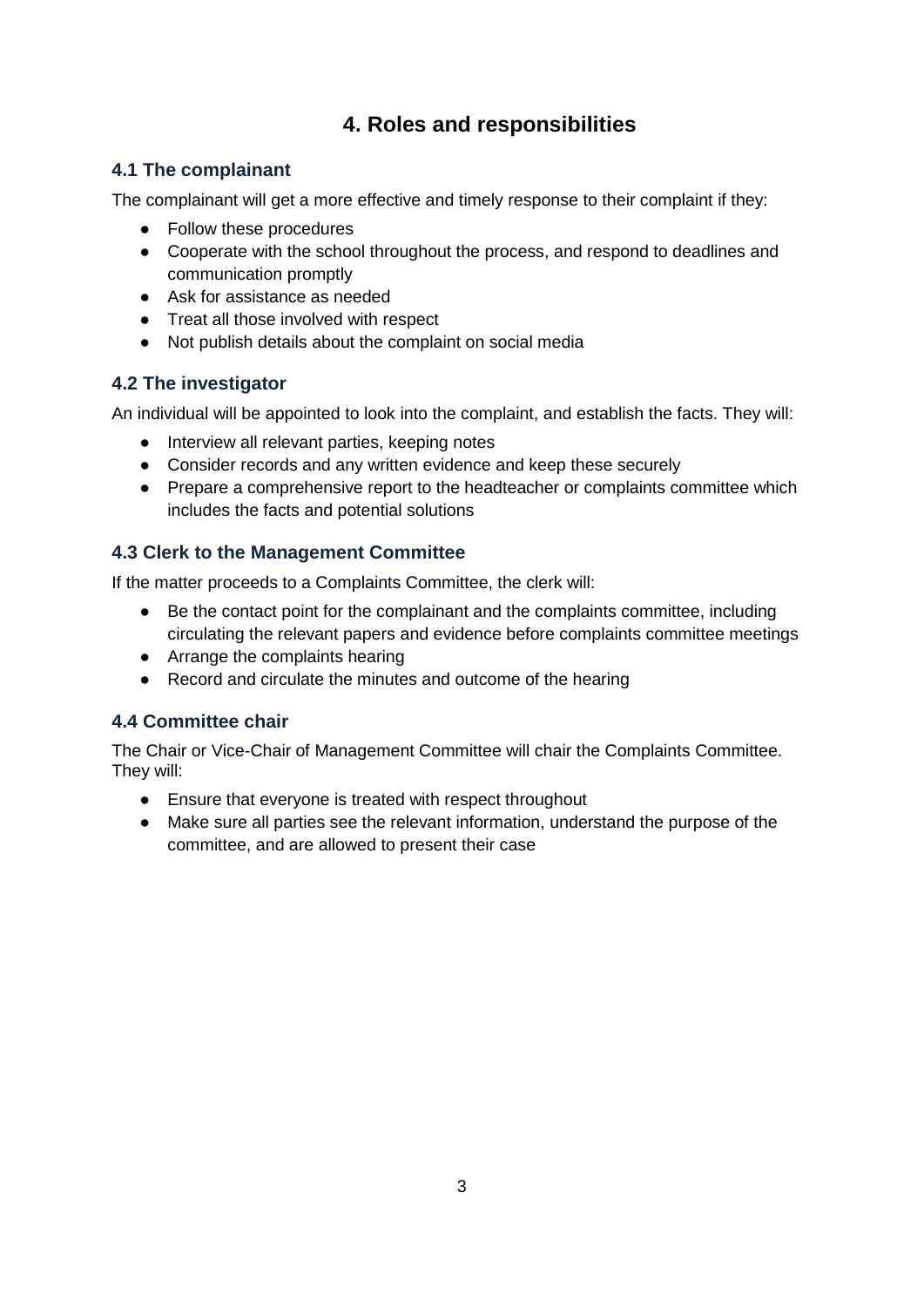## **5. Principles for investigation**

When investigating a complaint, we will try to clarify:

- What has happened
- Who was involved
- What the complainant feels would put things right

#### **5.1 Time scales**

The complainant must raise the complaint within 3 months of the incident. If the complaint is about a series of related incidents, they must raise the complaint within 3 months of the last incident.

We will consider exceptions to this time frame in circumstances where there were valid reasons for not making a complaint at that time and the complaint can still be investigated in a fair manner for all involved.

When complaints are made out of term time, we will consider them to have been received on the first school day after the holiday period.

If at any point we cannot meet the time scales we have set out in this policy, we will:

- Set new time limits with the complainant
- <span id="page-4-0"></span>● Send the complainant details of the new deadline and explain the delay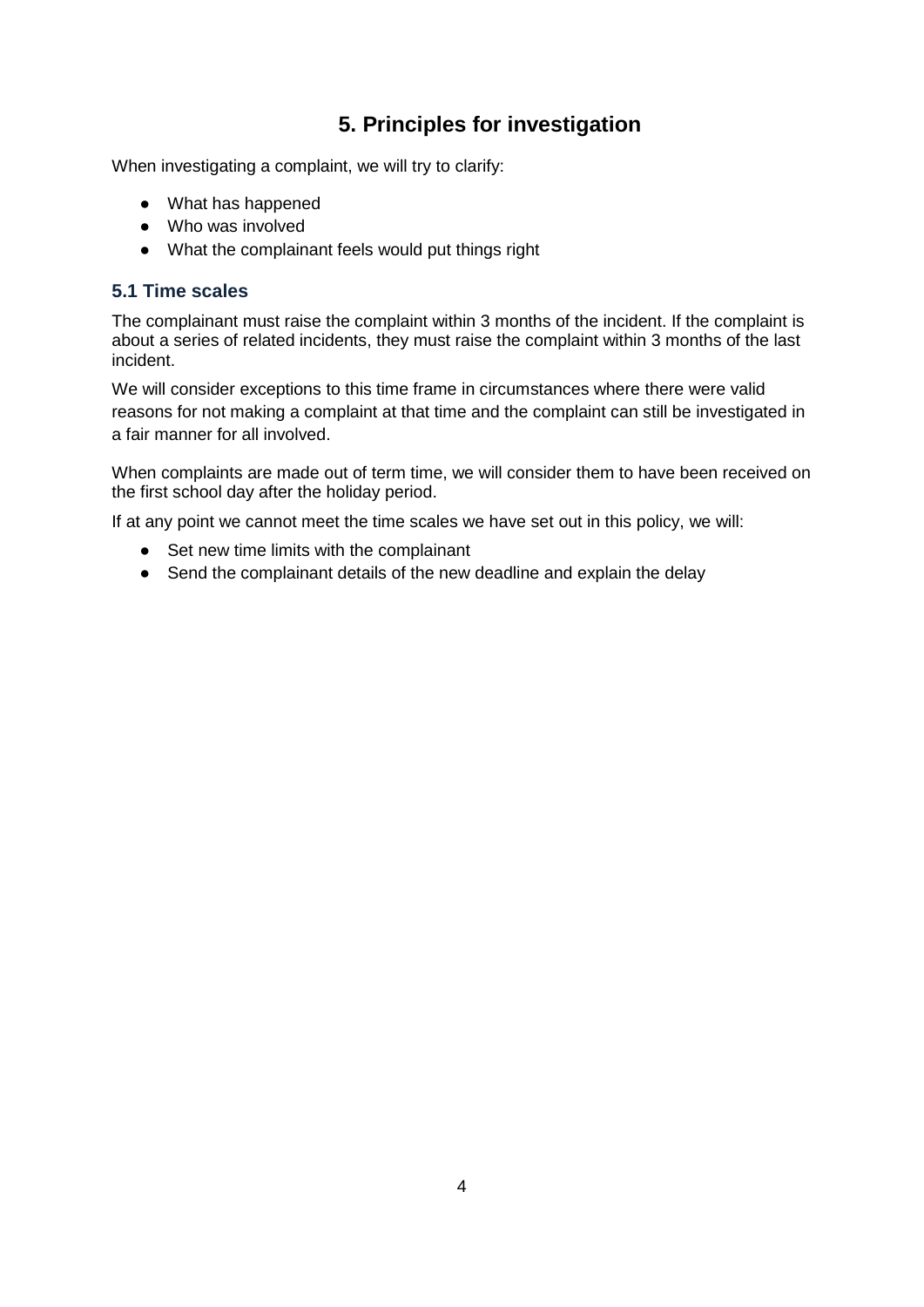## **6. Stages of complaint (not complaints against the headteacher or Management Committee (or its members)**

#### **6.1 Stage 1: informal**

The school will take informal concerns seriously and make every effort to resolve the matter quickly. It may be the case that the provision or clarification of information will resolve the issue.

The complainant should raise the complaint as soon as possible with the relevant member of staff or member of the Senior Leadership Team (the SLT Lead) as appropriate, either in person or by letter, telephone or email. If the complainant is unclear who to contact or how to contact them, they should contact the School Business Manager on 020 8289 4664

A complaint occurs when the person concerned states that they wish to make a complaint.

The member of staff will inform their SLT Lead.

The SLT will acknowledge informal complaints within 3 school days, and investigate and provide a response within 6 school days.

The informal stage will involve a meeting between the complainant and the SLT lead and/or the subject of the complaint as appropriate.

If the complaint is not resolved informally, it will be escalated to a formal complaint.

#### **6.2 Stage 2: formal**

Formal complaints can be raised:

- By letter or email
- Over the phone
- In person
- By a third party acting on behalf of the complainant

The complainant should provide details such as relevant dates, times, and the names of witnesses of events, alongside copies of any relevant documents, and what they feel would resolve the complaint.

If complainants need assistance raising a formal complaint, they can contact the School Business Manager on 0208 289 4664

The headteacher (or designated member of the senior leadership team) will call a meeting to clarify concerns, and seek a resolution. The complainant may be accompanied to this meeting, and should inform the school of the identity of their companion in advance.

In certain circumstances, the school may need to refuse a request for a particular individual to attend any such meeting – for example, if there is a conflict of interest. If this is the case, the school will notify the complainant as soon as they are aware, so that the complainant has the opportunity to arrange alternative accompaniment.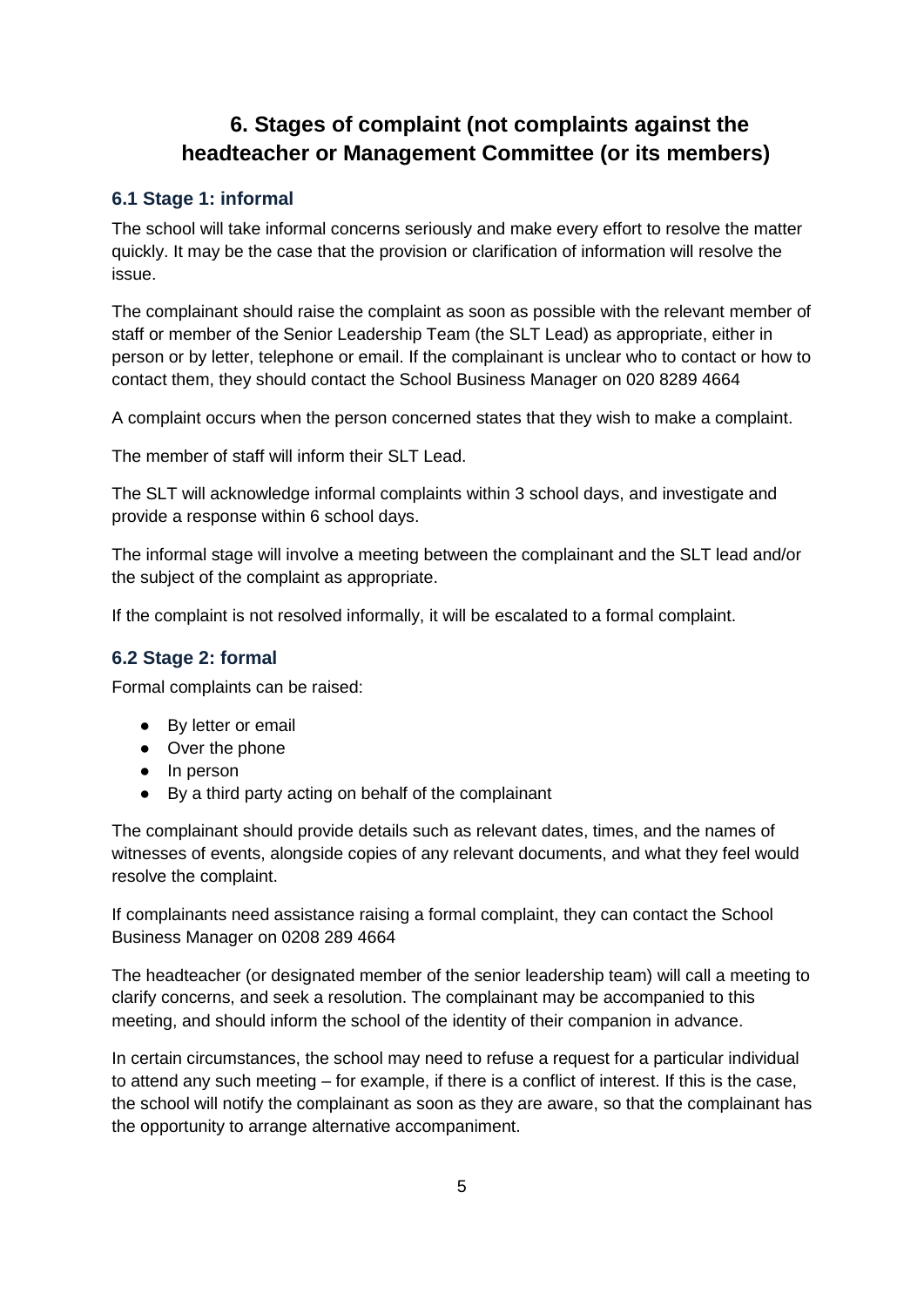The headteacher (or other person appointed by the headteacher for this purpose) will then conduct their own investigation. The written conclusion of this investigation will be sent to the complainant within 10 school days.

If the complainant wishes to proceed to the next stage of the procedure, they should inform the clerk to the Management Committee within 10 school days. Requests received outside of this time frame will be considered in exceptional circumstances.

#### **How to escalate a complaint**

Complaints can be escalated by contacting the clerk to the Management Committee:

- By letter or email
- Over the phone
- In person
- Through a third party acting on behalf of the complainant

The clerk will need the details of the complaint as set out above, as well as details from the complainant on how they feel the previous stage of the procedure has not addressed their complaint sufficiently, and what they feel would resolve the complaint.

The clerk will acknowledge receipt of the request within 5 school days.

#### **6.3 Stage 3: submit the complaint to the review panel**

#### **Convening the panel**

The review panel consists of three members of the Management Committee who don't have direct knowledge of the complaint. These individuals will have access to the existing record of the complaint's progress (see section 10). The Management Committee members will select a panel chair from amongst themselves.

If not enough impartial Management Committee members are available, we will seek panel members from other schools or the local authority. We will make sure the Management Committee members we source are suitably skilled and can demonstrate that they are independent and impartial.

The complainant must have reasonable notice of the date of the review panel; however, the review panel reserves the right to convene at their convenience rather than that of the complainant. The clerk will aim to find a date within 15 school days of the request, where possible.

If the complainant rejects the offer of 3 proposed dates without good reason, the clerk will set a date. The hearing will go ahead using written submissions from both parties.

Any written material will be circulated to all parties at least 5 school days before the date of the meeting.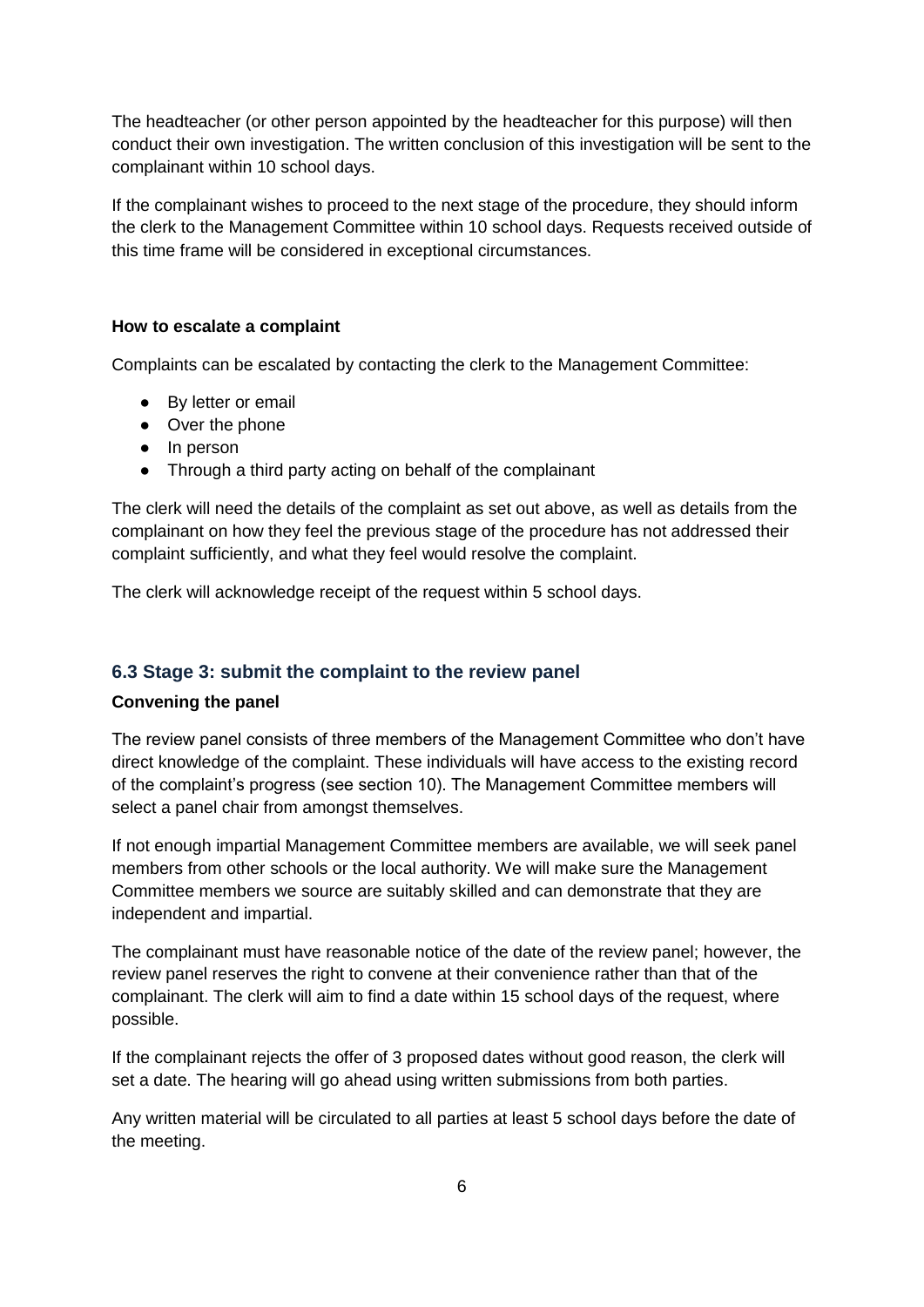#### **At the meeting**

At the review panel meeting, the complainant and representatives from the school, as appropriate, will be present. Each will have an opportunity to set out written or oral submissions prior to the meeting.

The complainant must be allowed to attend the panel hearing and be accompanied by a suitable companion if they wish. We don't encourage either party to bring legal representation, but will consider it on a case-by-case basis. For instance, if a school employee is called as a witness in a complaint meeting, they may wish to be supported by their union.

At the meeting, each individual will have the opportunity to give statements and present their evidence, and witnesses will be called as appropriate to present their evidence.

The panel, the complainant and the school representative will be given the chance to ask and reply to questions. Once the complainant and school representatives have completed presenting their cases, they will be asked to leave and evidence will then be considered.

The panel will then put together its findings and recommendations from the case. The panel will also provide copies of the minutes of the hearing and the findings and recommendations to the complainant and, where relevant, the subject of the complaint, and make a copy of the findings and recommendations available for inspection by the headteacher.

#### **The outcome**

The committee can:

- Uphold the complaint, in whole or in part
- Dismiss the complaint, in whole or in part

If the complaint is upheld, the committee will:

- Decide the appropriate action to resolve the complaint
- Where appropriate, recommend changes to the school's systems or procedures to prevent similar issues in the future

<span id="page-7-0"></span>The school will inform those involved of the decision in writing within 10 school days.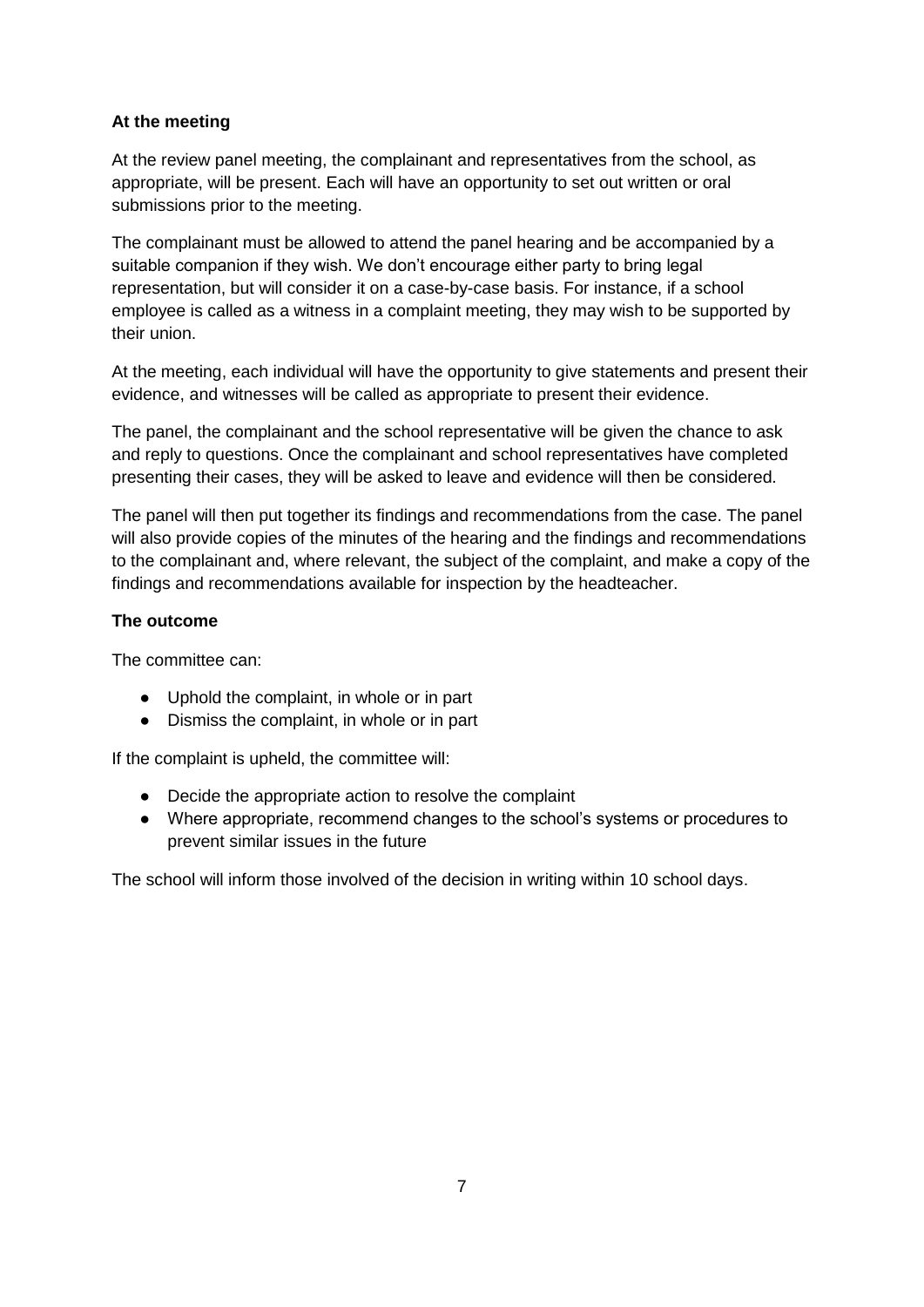## **7. Complaints against the headteacher, the Management Committee or its members**

#### **7.1 Stage 1: informal**

Complaints made against the headteacher or any member of the Management Committee board should be directed to the Chair or Clerk of the Management Committee in the first instance.

If the complaint is about the headteacher or one member of the Management Committee (including the chair or vice-chair), a suitably skilled and impartial Management Committee member will carry out the steps at stage 1 (set out in section 6 above).

#### **7.2 Stage 2: formal**

If the complaint is jointly about the chair and vice-chair, the entire Management Committee or the majority of the Management Committee, an independent investigator will carry out the steps in stage 2 (set out in section 6 above). They will be appointed by the Management Committee, and will write a formal response at the end of their investigation.

#### **7.3 Stage 3: review panel**

If the complaint is jointly about the chair and vice-chair, the entire Management Committee or the majority of the Management Committee, a committee of independent members will hear the complaint. They will be sourced from local schools and the local authority and will carry out the steps at stage 3 (set out in section 6 above).

## **8. Referring complaints on completion of the school's procedure**

<span id="page-8-1"></span><span id="page-8-0"></span>If the complainant is not satisfied by the decisions taken at stage 3 he/she may appeal to the Director of Learning and Children's Services at Kingston upon Thames Borough Council. If the complainant is still not satisfied, an appeal can be made to the Secretary of State for Education.

### **9. Persistent complaints**

#### **9.1 Unreasonably persistent complaints**

All complaints will be treated seriously. However, a complaint may become unreasonable if the person:

- Has made the same complaint before, and it's already been resolved by following the school's complaints procedure
- Makes a complaint that is obsessive, persistent, harassing, prolific, defamatory or repetitive
- Knowingly provides false information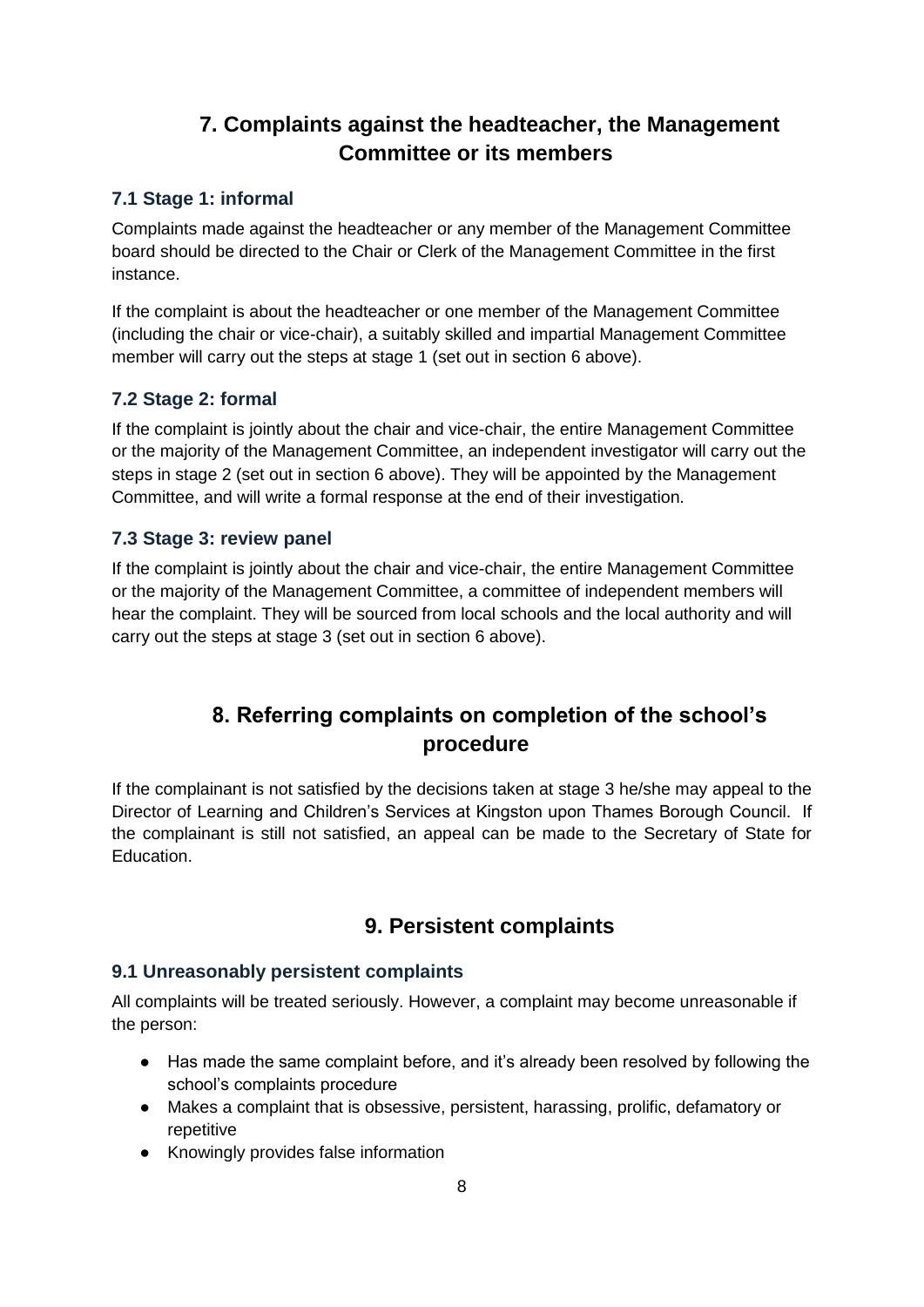- Insists on pursuing a complaint that is unfounded, or out of scope of the complaints procedure
- Pursues a valid complaint, but in an unreasonable manner e.g. refuses to articulate the complaint, refuses to co-operate with this complaints procedure, or insists that the complaint is dealt with in ways that are incompatible with this procedure and the time frames it sets out
- Changes the basis of the complaint as the investigation goes on
- Makes a complaint designed to cause disruption, annoyance or excessive demands on school time
- Seeks unrealistic outcomes, or a solution that lacks any serious purpose or value

#### **Steps we will take**

We will take every reasonable step to address the complainant's concerns, and give them a clear statement of our position and their options. We will maintain our role as an objective arbiter throughout the process, including when we meet with individuals. We will follow our complaints procedure as normal (as outlined above) wherever possible.

If the complainant continues to contact the school in a disruptive way, we may put communications strategies in place. We may:

- Give the complainant a single point of contact via an email address
- Limit the number of times the complainant can make contact, such as a fixed number per term
- Ask the complainant to engage a third party to act on their behalf, such as [Citizens](https://www.citizensadvice.org.uk/)  [Advice](https://www.citizensadvice.org.uk/)
- Put any other strategy in place as necessary

#### **Stopping responding**

We may stop responding to the complainant when all of these factors are met:

- We believe we have taken all reasonable steps to help address their concerns
- We have provided a clear statement of our position and their options
- The complainant contacts us repeatedly, and we believe their intention is to cause disruption or inconvenience

Where we stop responding, we will inform the individual that we intend to do so. We will also explain that we will still consider any new complaints they make.

In response to any serious incident of aggression or violence, we will immediately inform the police and communicate our actions in writing. This may include barring an individual from our school site.

#### **9.2 Duplicate complaints**

If we have resolved a complaint under this procedure and receive a duplicate complaint on the same subject from a partner, family member or other individual, we will assess whether there are aspects that we hadn't previously considered, or any new information we need to take into account.

If we are satisfied that there are no new aspects, we will: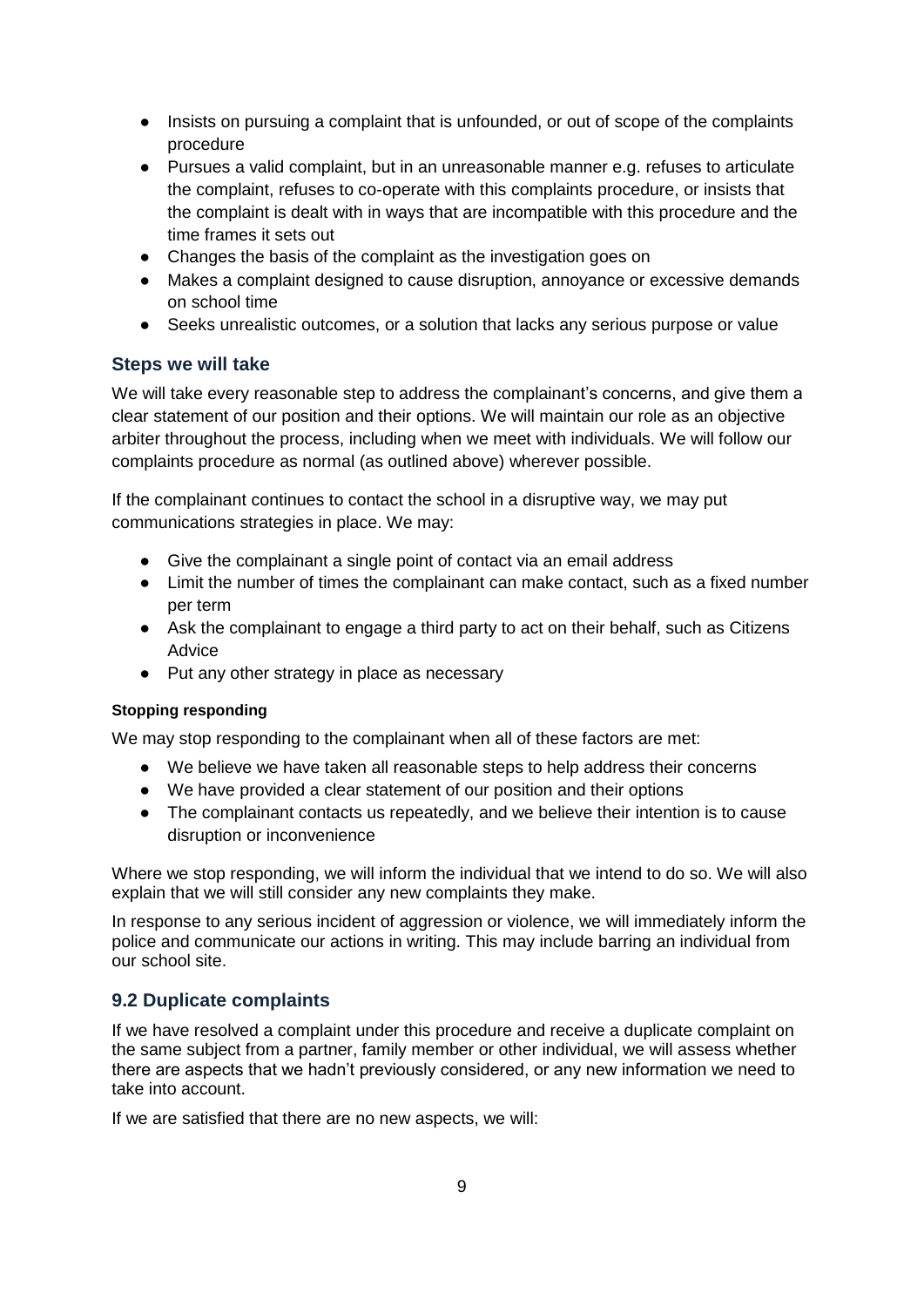- Tell the new complainant that we have already investigated and responded to this issue, and the local process is complete
- Direct them to the DfE if they are dissatisfied with our original handling of the complaint

If there are new aspects, we will follow this procedure again.

#### **9.3 Complaint campaigns**

Where the school receives a large volume of complaints about the same topic or subject, especially if these come from complainants unconnected with the school, the school may respond to these complaints by:

- Publishing a single response on the school website
- Sending a template response to all of the complainants

If complainants are not satisfied with the school's response, or wish to pursue the complaint further, the normal procedures will apply.

## **10. Record keeping**

<span id="page-10-0"></span>The school will record the progress of all complaints, including information about actions taken at all stages, the stage at which the complaint was resolved, and the final outcome. The records will also include copies of letters and emails, and notes relating to meetings and phone calls.

This material will be treated as confidential and held centrally, and will be viewed only by those involved in investigating the complaint or on the review panel.

This is except where the secretary of state (or someone acting on their behalf) or the complainant requests access to records of a complaint through a freedom of information (FOI) request or through a subject access request under the terms of the Data Protection Act, or where the material must be made available during a school inspection.

Records of complaints will be kept securely, only for as long as necessary and in line with data protection law, our privacy notices and [record retention policy](https://docs.google.com/document/d/1I9iKyklolEx-6L9BW-uixg6RYUK51bJv?rtpof=true&authuser=stmatt%40maldenoaks.rbksch.org&usp=drive_fs)

The details of the complaint, including the names of individuals involved, will not be shared with the whole Management Committee members in case a review panel needs to be organised at a later point.

Where the Management Committee is aware of the substance of the complaint before the review panel stage, the school will (where reasonably practicable) arrange for an independent panel to hear the complaint.

Complainants also have the right to request an independent panel if they believe there is likely to be bias in the proceedings. The decision to approve this request is made by the Management Committee, who will not unreasonably withhold consent.